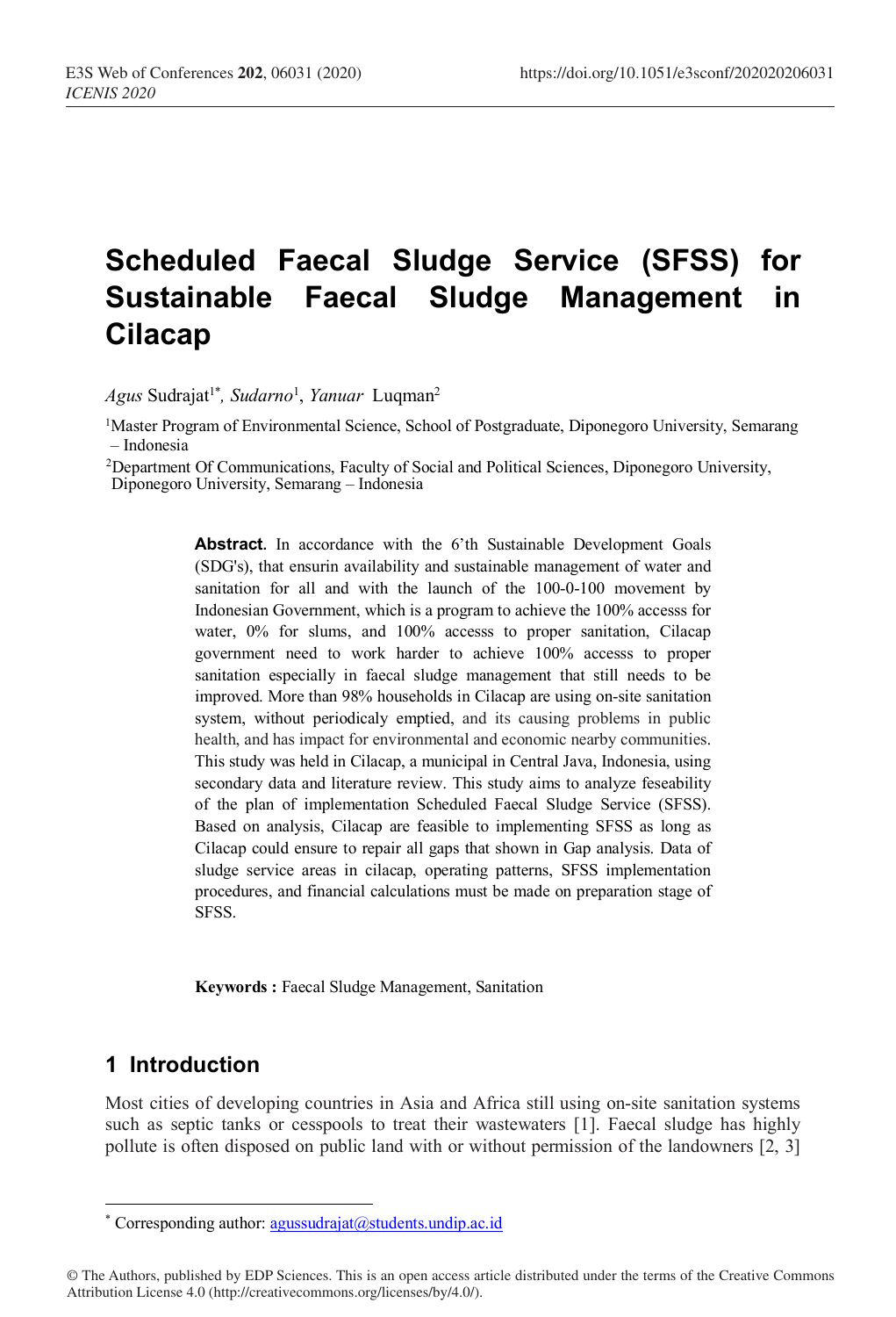and its causing problems in public health, and has impact for environmental and economic nearby communities [4].

Cilacap is one of municipal in Cilacap regency in Central Java Province, Indonesia. It has 3 sub-districts and consist of 15 villages, with area 50,10 km2 and population on 2019 is about 257.334 [5]. Cilacap is a centre of government, business, education, health, and industrial. It makes Cilacap has the most population, and many housing rapidly growing every year. Sanitation accesss in Cilacap is not proper enough, for urban areas are more serviced than peripheral areas, this is very reasonable given that in urban areas there are more inhabitants and higher densities so the risk level is also higher [6]. More than 2.7 billion people in this world using onsite system (pit latrines, septic tanks and pour flush latrines) for their sanitation needs [1], and about 98% households in Cilacap manage faecal sludge also using onsite system, without regular or periodic emptying [7]. Septic tanks or pit latrine is some of types of containments technologies for storing faecal sludge that produced by households [8], and now the Sustainable Development Goals (i.e., SDGs) have defined a new target to achieve accesss to adequate and equitable sanitation and hygiene for all and end open defecation by 2030 [9].

# **2 Methodology**

This study are using secondary data, literature study method, and analyzing of SFSS. Literature study are taken from books, reports, and results of studies from journals in the period 2009– 2020 that related to the Faecal Sludge Management (FSM). This study are using secondary data, literature study method, and analyzing of SFSS. The results of this literature review will be use to analyze the right strategy for Cilacap in handling faecal sludge management especially study of feasibility of the plan of implementing Scheduled Fecal Sludge Service (SFSS).

## **2.1 Existing Faecal Sludge Management in Cilacap**

More than 96% households in Cilacap using onsite system to manage their faecal sludge, without regular or periodic emptying,  $72,31\%$  uses permanent pit latrines, 15,72% uses semipermanent pit latrines, 10,07% uses sharing pit latrines, and about 1,90% still open defecation [7] (see table 1).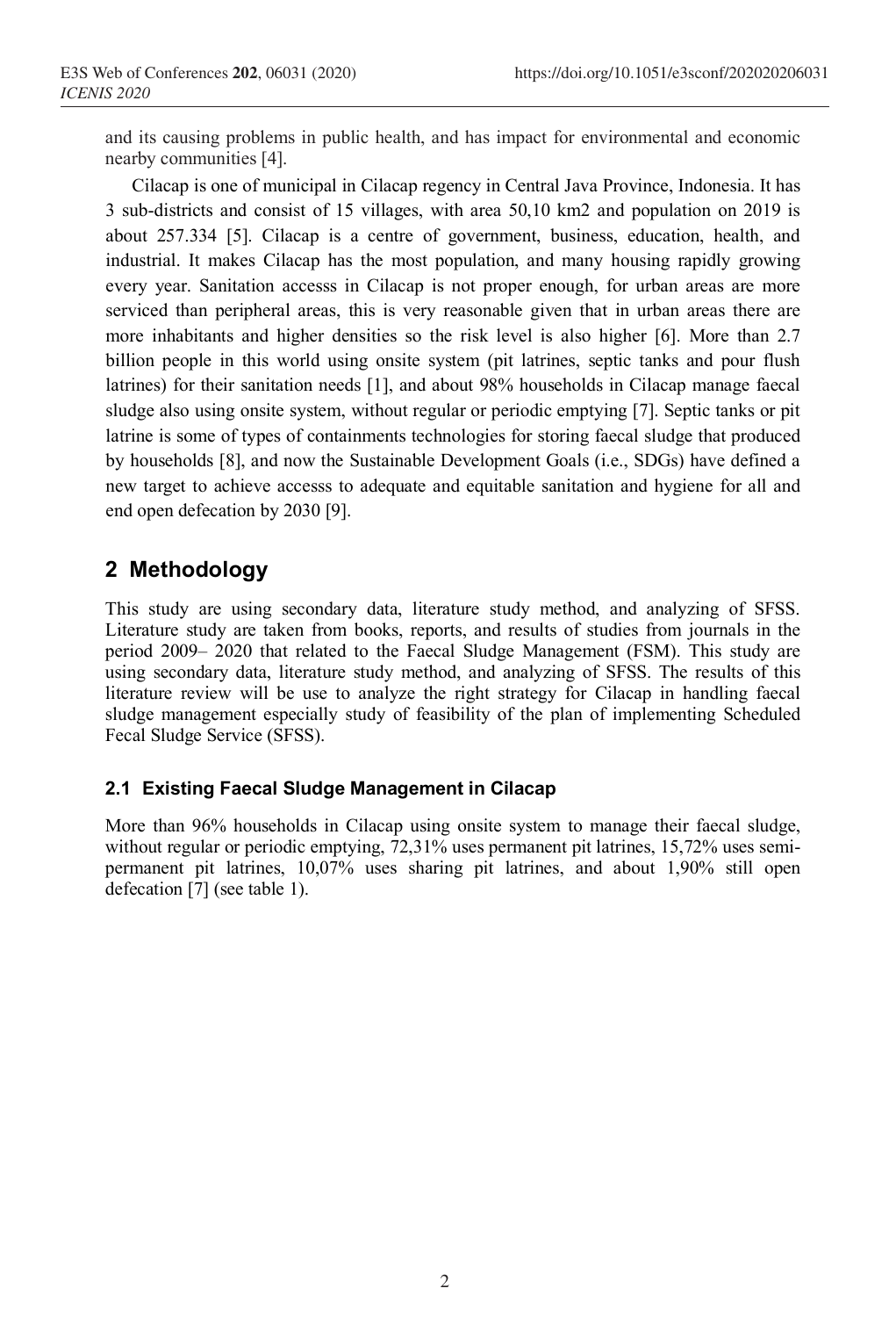|                                         | <b>Sub District</b> |       |         |       |         |        |
|-----------------------------------------|---------------------|-------|---------|-------|---------|--------|
| <b>Progress of Sanitation</b><br>Access | Cilacap             | (%)   | Cilacap | (%)   | Cilacap | $(\%)$ |
|                                         | Tengah              |       | Utara   |       | Selatan |        |
| Households                              | 20.482              |       | 18.577  |       | 27.687  |        |
| Permanent Pit Latrine                   | 13.271              | 62,02 | 13.750  | 73,44 | 23.647  | 81,47  |
| Semi Permanent Pit Latrine              | 4.368               | 20,47 | 3.017   | 15,13 | 2.551   | 11,56  |
| <b>Sharing Pit Latrine</b>              | 2.406               | 14,39 | 1.803   | 11,40 | 1.003   | 4,40   |
| Open Defecation                         | 437                 | 3,12  | 7       | 0,03  | 486     | 2,56   |
| Accumulative Progress $(\% )$           | 96,88               |       | 99,97   |       | 97,44   |        |

**Table 1.** Progress of sanitation accesss in Cilacap 2020

On-Site sanitation system means the excreta will be storage in a containment where occupied by the dwelling and its immediate surroundings. It can be disposed of mechanically (by vacum truck) on site or disposal treatment plant or removed manually for safe disposal [10]. Many households will emptying their septic tanks if needed by faecal sludge emptying operators. The operator can be from Cilacap government or from faecal sludge emptying company/private sectors.

Good Managed sanitation is the final goal of all faecal sludge management (FSM) activity. The Sustainable Development Goals (SDG) defines: "Good sanitation is improving the facilities which are not shared with other households and where excreta are safely disposed in situ or transported and treated off-site [11].

Most FSM is not in a good managed with a lack of proper and safely emptying, illegal dumping directly in the environment and no sewage water treatment plants [9]. The government must ensure without discrimination that everyone has physical and economic accesss to sanitation, in all spheres of life, which is safe, hygienic, secure, socially and culturally acceptable, provides privacy and ensures dignity" [12]. Acknowledgement of the importance of faecal sludge management is rapidly increasing, as evidenced by inclusion in the sustainable development goals (SDGs) [13]. With adequate management of the entire service chain, faecal sludge management can provide sustainable sanitation and protection of public health [14].

#### **2.2 Scheduled Fecal Sludge Service (SFSS)**

Faecal sludge management (FSM) is a challenge of sanitation in many developing countries. They are moving towards increased sanitation coverage, the issue of safe handling of sludge has emerged as an important and challenging issue of concern [15]. Faecal Sludge Management (FSM) consist of five components, storage, collection, transport, treatment and safe enduse or disposal [16].

Faecal sludge must be remove periodically from the storage [17]. If faecal sludge not managed properly, these waste products can be cause of waterborne disease [9] and it is to minimize environmental pollution [4]. A service to remove periodically faecal sludge from septic tank is called a Scheduled Fecal Sludge Service (SFSS). SFSS is a sludge removal service in periodically as required by the municipal government with the specified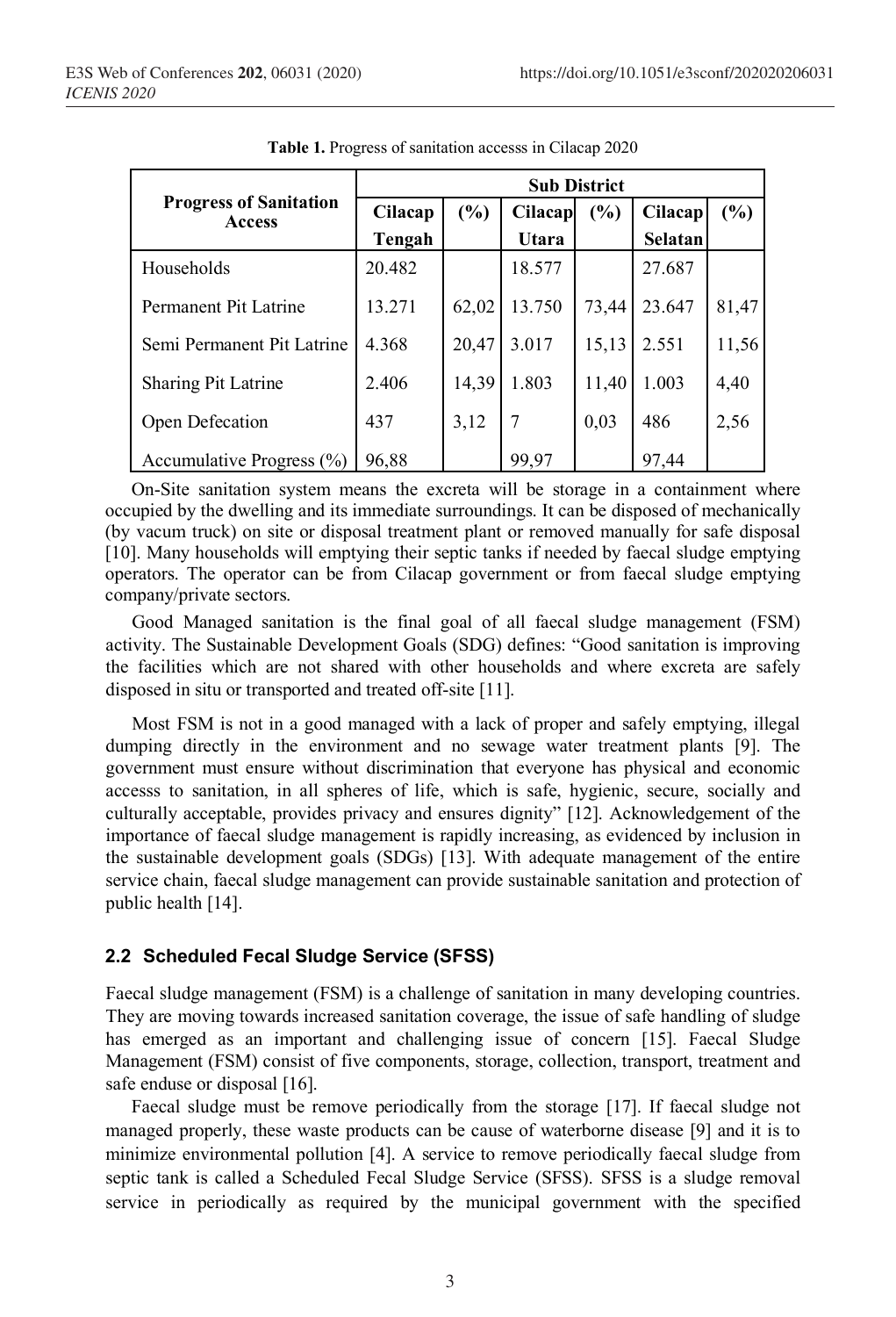descheduling schedule [17]. Desludging in SFSS was not carried out due to requests from households/septic tank users. Like it or not, necessary or unnecessary, desludging in SFSS will be carried out according to the schedule. Although it will certainly be determined by the local government, the SFSS desludging period generally ranges from 2-5 years [17].

## **2.3 Analysis for plan of implementing Scheduled Fecal Sludge Service (SFSS)**

At the beginning of preparation period of implementing SFSS, gap analysis must be carried out by using secondary information. SFSS has 7 management aspects so that they can be well organized and sustainable. The 7 aspects must be developed in accordance with the characteristics and capabilities of the region, as well as of course with the service objectives to be achieved [17]. The 7 aspects are :

- a. Pattern of operation
- b. Customer
- c. Infrastructure
- d. Institutional
- e. Procedure
- f. Financial
- g. Rules / regulation

Population and buildings, the level of use of the septic tank and the conditions, the existence and coverage of wastewater piping systems, the existence of fecal sludge services from the government and from fecal sludge services company, the number of trucks or other stools emptying units, the capacity and conditions of the sewage sludge treatment plant or waste water treatment plant, institutions related to waste water and sewage sludge management, regulations related to waste water and sewage sludge management are the important information that needs to be prioritized in implementing SFSS and to identified the feasibility of implementing SFSS in Cilacap, it can using gap analysis. Gap analysis is a comparing current conditions of the city (potential of the city) with conditions that required by SFSS [17].

The evaluation results from the information about current condition of the city will be the basis of judgment on whether a city is proper to immediately prepare SFSS. Maybe at the end of this work step, we conclude that SFSS is not feasible to be developed at this time in a city. For example, due to the low level of use of septic tanks or due to the absence of water waste treatment plant in the city. If the two conditions have been overcome then the city can be considered feasible to immediately prepare SFSS. A serious problem that can make SFSS unfeasible is the low level of use of septic tanks in a city, especially if we want SFSS to be financially independent. The small number of septic tank users will make the economies of scale of SFSS operations not enough to make it able to finance itself. In cities like this, the local government is better off optimizing the existence of on-call sludge services [17]

SFSS has never been implemented by Cilacap, and this study was conducted to analyze the feasibility of SFSS implementation plan in Cilacap with all supporting facilities such as waste water treatment plant, desludging vehicles, supporting facilities and buildings, regulations. For that we need to do an analysis that is by analyzing the data that has been obtained.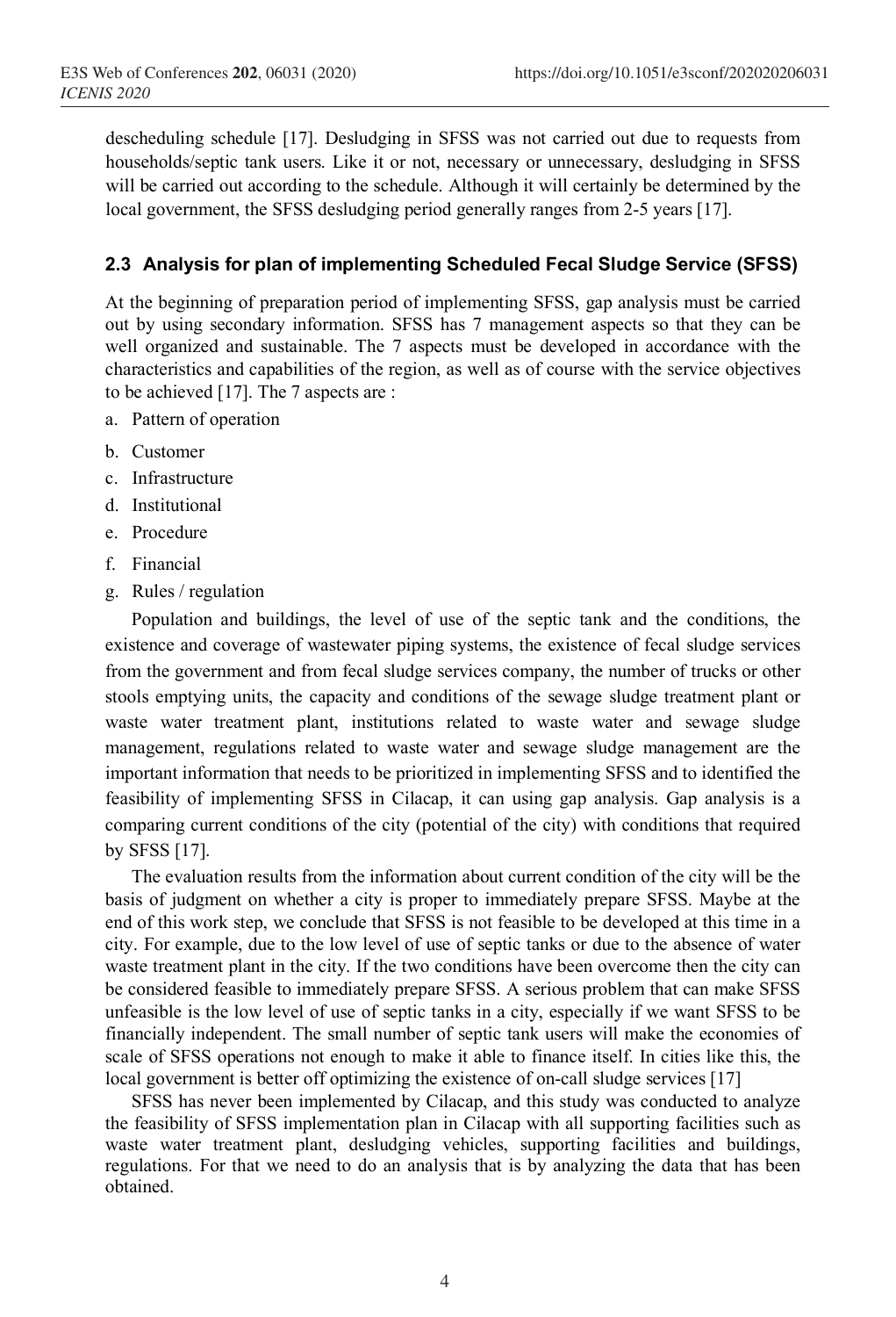# **3 Discussion**

The success of FSM in any country need an availability of a system that could handling all aspects of FSM including safe faecal sludge emptying, transportation, treatment and disposal [18]. Developing solutions for FSM will be an ongoing need into the future, if we are to achieve solutions for global sanitation. Resource recovery based solutions for FSM provide a promising approach. However, technology based solutions by engineers will only succeed within an enabling environment framework [9]. An institutional framework needs tibe developed based on situation in Cilacap to achieve successful implementation of SFSS. It is depends on an effective management system [19].

Based on literature of SFSS [17] and from secondary data about Cilacap, it is obtained that Cilacap has potential data such as :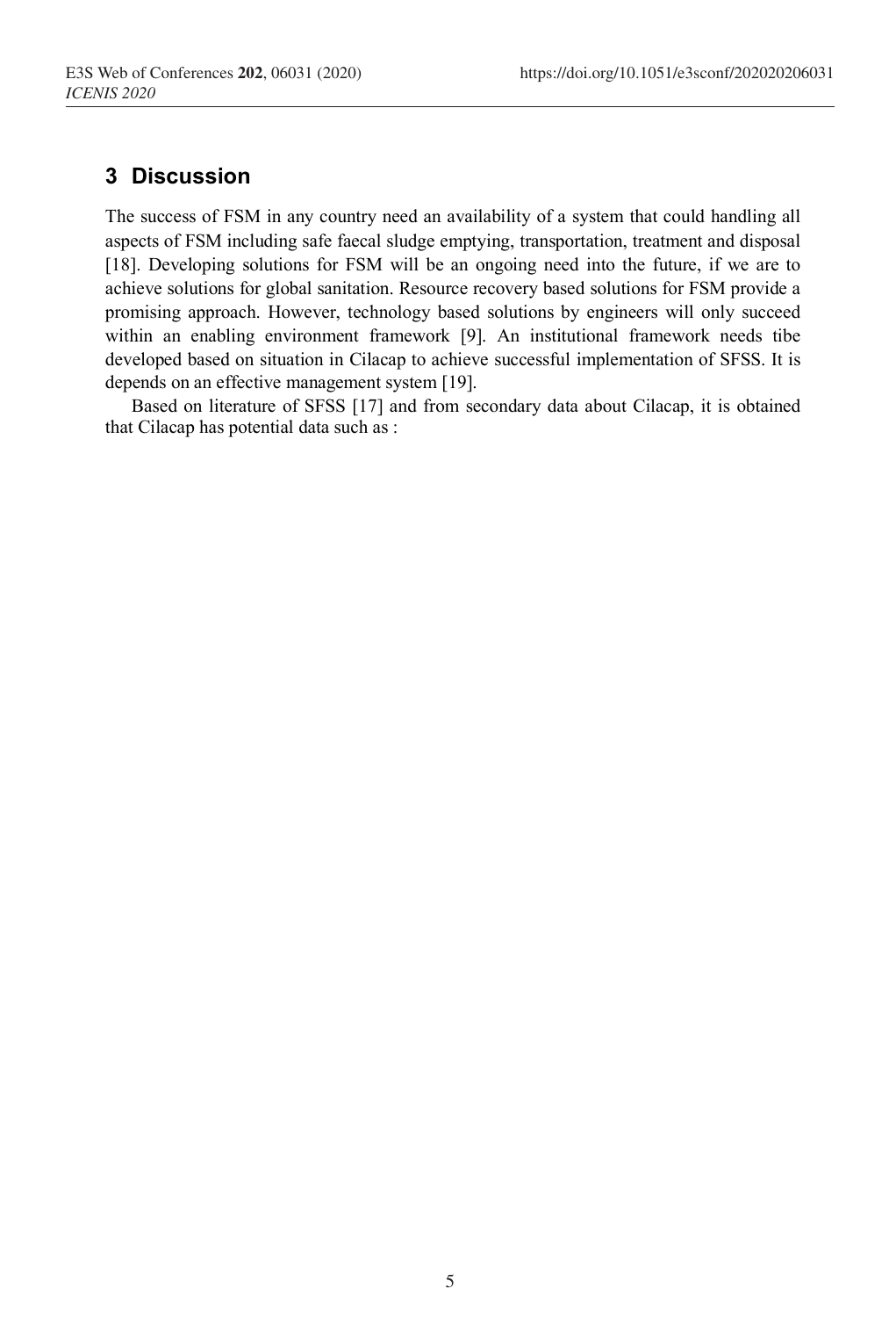| <b>Informations</b>                                                                                            | <b>Current Condition</b>                                                                                                                                                                                                                                                                                                                                                                                                                                                    |  |  |  |
|----------------------------------------------------------------------------------------------------------------|-----------------------------------------------------------------------------------------------------------------------------------------------------------------------------------------------------------------------------------------------------------------------------------------------------------------------------------------------------------------------------------------------------------------------------------------------------------------------------|--|--|--|
| Data of service area of faecal sludge<br>management                                                            | Cilacap has no data of service area of faecal<br>sludge management                                                                                                                                                                                                                                                                                                                                                                                                          |  |  |  |
| Current conditions of the level of use of the<br>septic tank                                                   | Cilacap has data of Current conditions of the<br>level of use of the septic tank [7]                                                                                                                                                                                                                                                                                                                                                                                        |  |  |  |
| The existence and coverage of wastewater<br>piping systems                                                     | Cilacap has data of existence and coverage<br>of wastewater piping systems [6] v                                                                                                                                                                                                                                                                                                                                                                                            |  |  |  |
| Current conditions of faecal sludge services<br>from the government and from faecal sludge<br>services company | Faecal sludge service in Cilacap are<br>currently carried out by Cilacap Government<br>and private sector. From the government,<br>faecal sludge service is carried out by<br>Department of Housing, Settlement, and<br>Land Areas of Cilacap, while from the<br>private sector, carried out by several<br>partners, Cilacap has 8 faecal sludge service<br>partners from private sectors.                                                                                  |  |  |  |
| Number of trucks or other emptying vehicle<br>units                                                            | Cilacap currently has 2 units of Vacuum<br>truck, and 1 unit of vacuum motorcycle                                                                                                                                                                                                                                                                                                                                                                                           |  |  |  |
| Capacity and conditions of the sewage water<br>treatment plant                                                 | Cilacap currently has a waste water<br>treatment plant, with conditions that require<br>maintenance because it cannot operate<br>optimally, although it is currently still being<br>used $[6]$                                                                                                                                                                                                                                                                              |  |  |  |
| Institutions related to waste water and faecal<br>sludge management                                            | Fecal sludge management are managed by<br>the Department of Housing, Settlement and<br>Land of Cilacap[20]                                                                                                                                                                                                                                                                                                                                                                  |  |  |  |
| Regulations related to waste water and faecal<br>sludge management                                             | Cilacap government has issued<br>several<br>regulations regarding the management of<br>sludge, namely:<br>a. Regulation no. 152 (2018) about Faecal<br>sludge management in Cilacap<br>b. Regulation No. 149 (2018)<br>about<br>Achievment of performance target for<br>receiving retribution of emptying Septic<br>tank, grave, cremation, and use of wealth<br>of Cilacap in $2018$ [21]<br>c. Regulation No. 06 (2012) about<br>Retribution of septic tank emptying [22] |  |  |  |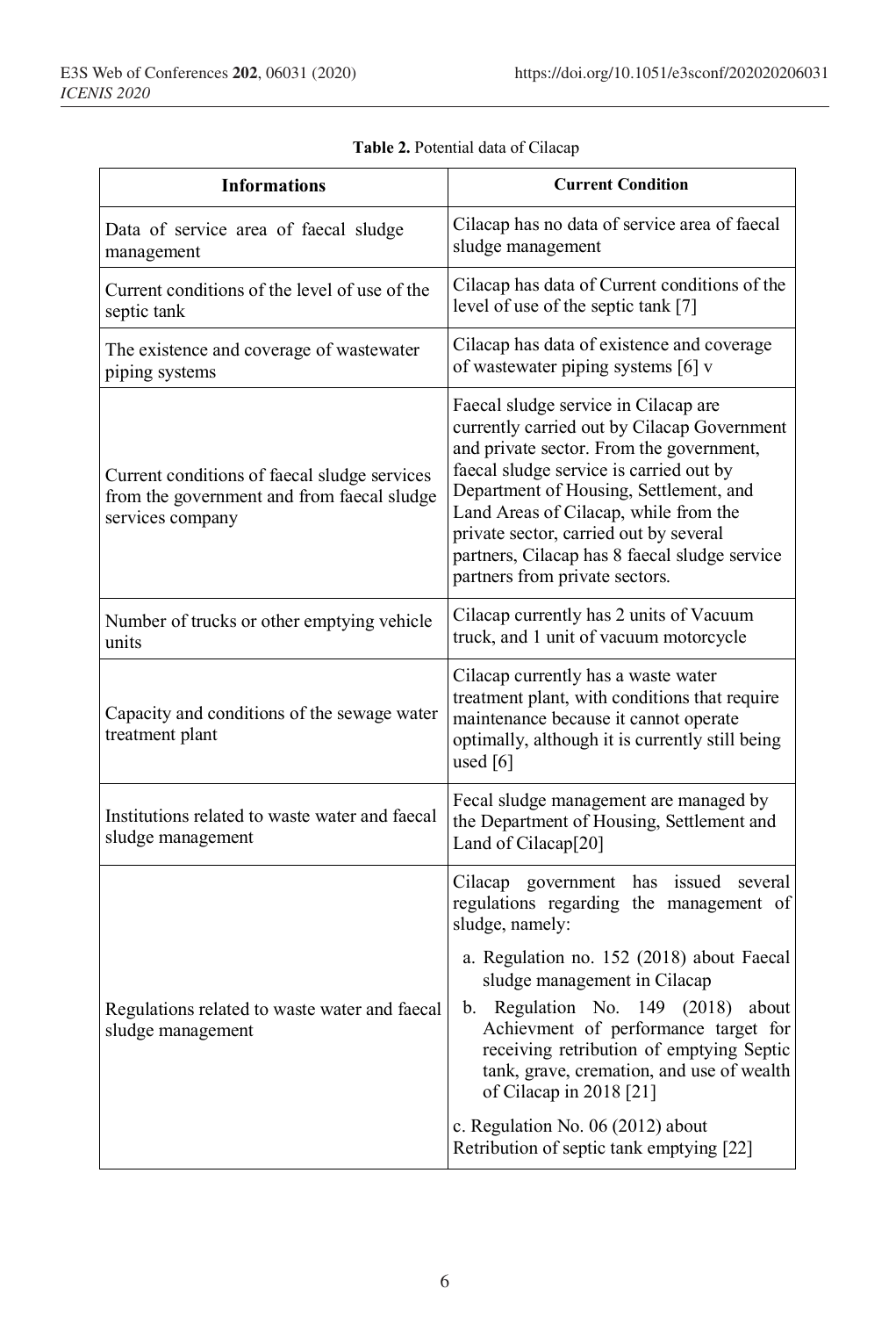

**Fig. 1.** Gap analysis of SFSS in Cilacap

From the data of current condition of Cilacap in accordance with the requirements of the city that will implement the SFSS program, it can be seen that Cilacap has the potential to implement the SFSS, this is obtained by Gap analysis, where current conditions are combined with 7 aspects of SFSS, it will be potential for implementing the SFSS. Although Cilacap does not yet have data on sludge service areas in cilacap, operating patterns, SFSS implementation procedures, and financial calculations, this data can be made during the preparation stage of the SFSS implementation and it is hoped that SFSS can be carried out sustainably. In other words, Cilacap is feseable to implement SFSS.

# **4 Conclusion**

Based on result of Gap analysis Cilacap are feasible to implementing SFSS as long as Cilacap could ensure to repair all gaps that shown in Gap analysis. Data of sludge service areas in cilacap, operating patterns, SFSS implementation procedures, and financial calculations must be made on preparation stage of SFSS. In addition, permission from the government and community participation must also be included in this peparation stage so that all parties can give constructive opinions to the implementation of a sustainable SFSS.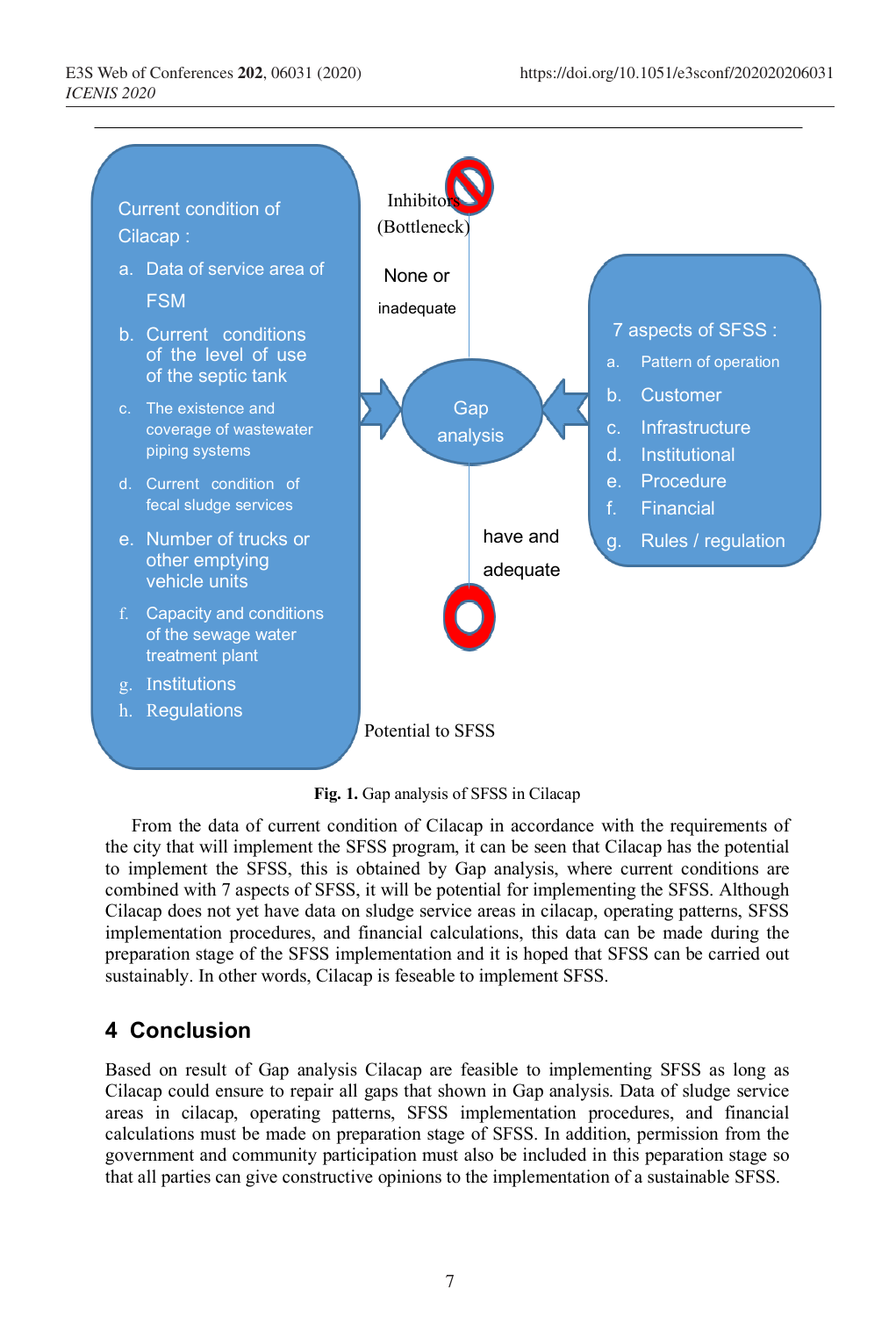## **References**

- [1] IWA Publishing, *Faecal Sludge Management - System Approach for Implementation and Operation*. london: IWA Publishing. (2014)
- *[2]* USAID/EAWAG, "*A Rapid Assesment Septage Management in Asia : Policies and Pratice in India, Indonesia, Malaysia the Philippines, Sri Lanka, Thailand, and Vietnam*," no. December 2015, (2010)
- [3] UNICEF / WHO, *Progress on Drinking Water and Sanitation 2012 Update*. (2012)
- [4] A. Taweesan, T. Koottatep, and C. Polprasert, "*Effective Faecal Sludge Management Measures for on-site sanitation systems*," Researchgate, no. September, (2015)
- [5] BPS Kab. Cilacap, *Kabupaten Cilacap Dalam Angka 2020*. Cilacap: BPS Kab. Cilacap, (2020)
- [6] Kabupaten Cilacap, "Strategi Sanitasi Kabupaten Cilacap 2016-2020," Cilacap, (2016)
- [7] Dinas kesehatan Kab. Cilacap, "Data ODF Kab. Cilacap 2020," Cilacap, (2020)
- [8] M. Englund, J. Pablo, V. Nguyen, and L. Strande, "*Modelling quantities and qualities ( Q & Q ) of faecal sludge in Hanoi , Vietnam and Kampala , Uganda for improved management solutions*," *ELSEVIER*, vol. **261**, (2020)
- [9] H. Harada and L. Strande, "*Challenges and Opportunities of Faecal Sludge Management for Global Sanitation*," *Researchgate*, no. May 2019, (2016)
- [10] D. K. M. Mbeguere, J.B. Gning, P.H. Dodane, "*Socio-economic profile and profitability of faecal sludge emptying companies*," *ELSEVIER*, pp. 1288–1295,  $(2010)$
- [11] S. D. Shrestha, "*Status of Municipal Faecal Sludge Management Planning in the New Constitutional Arrangement of Nepal Status of Municipal Faecal Sludge Management Planning in the New Constitutional Arrangement of Nepal*," Researchgate, no. February 2019, (2020)
- [12] UN Water, "UN-Water Annual Report 2009," *United natons*, pp. 1–22, (2009)
- [13] UNICEF / WHO, *Progress on Drinking Water and Sanitation 2014 Update*. (2014)
- [14] P. Dodane, O. Sow, and L. Strande, "Capital and Operating Costs of Full-Scale Fecal Sludge Management and Wastewater Treatment Systems in Dakar, Senegal," *Environ. Sci. Technol.*, 2012.